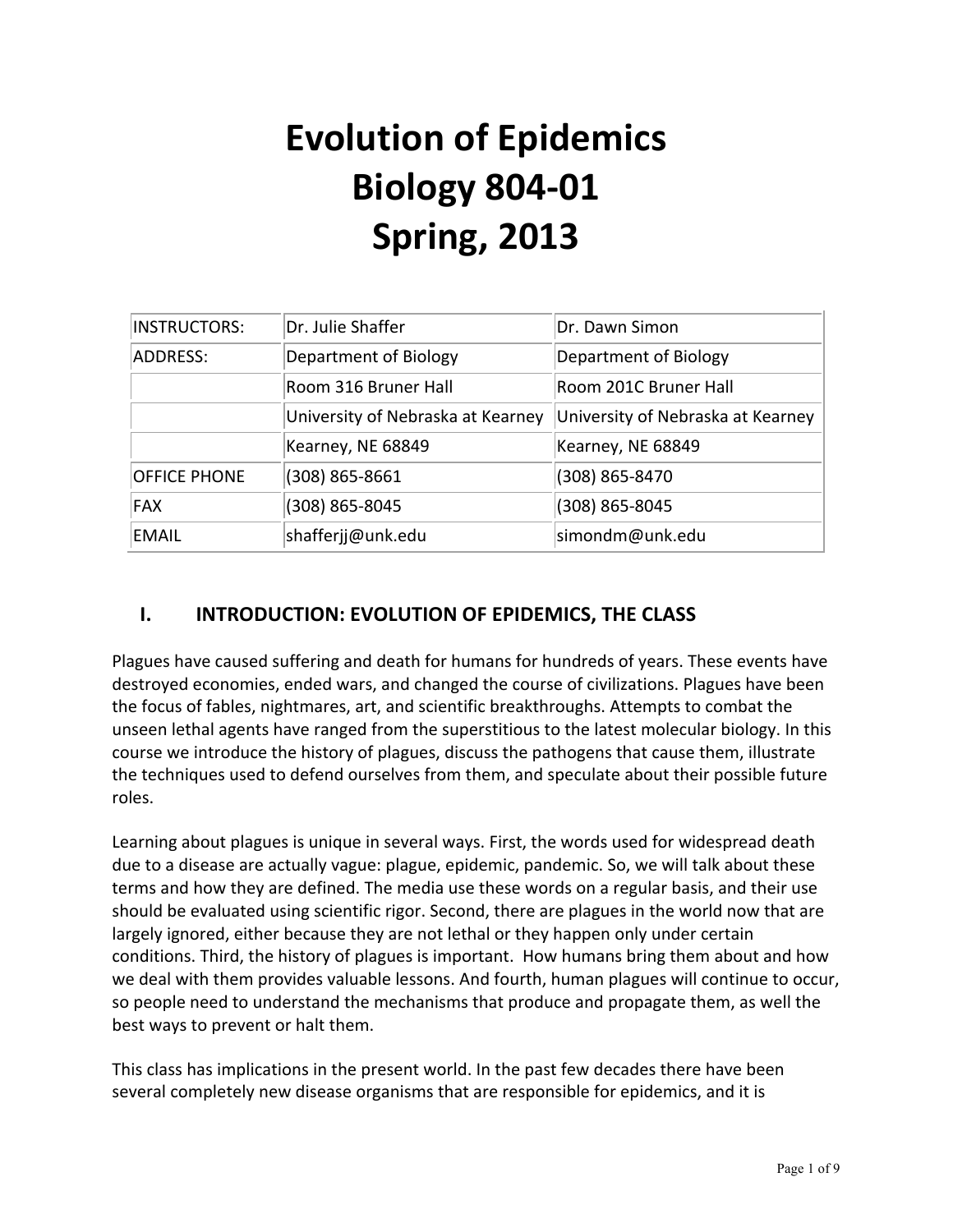reasonable to assume that there will continue to be the development of more diseases that can become epidemics. Due to wars, natural disasters, reliance on high-density animal production, failures in public health, and greater population density, we expect to see novel disease outbreaks in the future. Some of these diseases may be virulent and fast-spreading and therefore, able to cause epidemics or plagues.

Lastly, this is a Master's Program, and we strive to strengthen your skills. In particular, we want to reinforce your informational and written communication skills. To these ends we assign readings where you are expected to comprehend scientific information and to write cogent, concise, and properly cited essays on the topics in the class.

# **II. COURSE OBJECTIVES**

- $\cdot$  Identification of different pathogenic organisms, phylogenetic groups, and strains
- $\cdot$  Knowledge of the origin and evolution of plague organisms
- $\cdot$  Identification of the factors behind successful plagues
- $\cdot$  Knowledge of plague organism life cycles: hosts, vectors, and reservoirs
- $\cdot$  Knowledge of human defenses against these organisms including: immune system, antibiotics, vaccines, water treatment, sanitation facilities, animal control
- $\cdot$  The future of plagues and epidemics: biotechnology, bio-terrorism, tools for monitoring and containment, new diseases, possible new habitats and conditions for plague organisms

# **III.** REQUIRED MATERIAL

#### **Textbooks**

Sherris Medical Microbiology, 2010, An Introduction to Infectious Disease, 5th ed., Kenneth J. Ryan and C. George Ray editors, McGraw-Hill Publishing, New York, NY, ISBN:0-8385-8529-9

The Power of Plagues, 2006. Irwin W. Sherman, ASM Press, Washington, DC, ISBN: 1-5558-1356-9

The Demon in the Freezer. 2002. Richard Preston, Random House, New York, NY, ISBN: 0-375-50856-2

#### **Computer and Software**

Access to a computer with high-speed Internet access and Microsoft Office 2000 or newer is required. You will also need Windows Media player, or similar, to view the lectures. If you have an Office Version older than 2007 you will need to download the converter program that allows you to read Office 2007 documents.

We require you to use Microsoft Word 2000 or newer as these have the edit-tracking feature we will use to mark your work. No other formats, such as ".wpd," will be accepted.

Adobe Acrobat reader 7.0 or better will also be needed to read the lecture notes.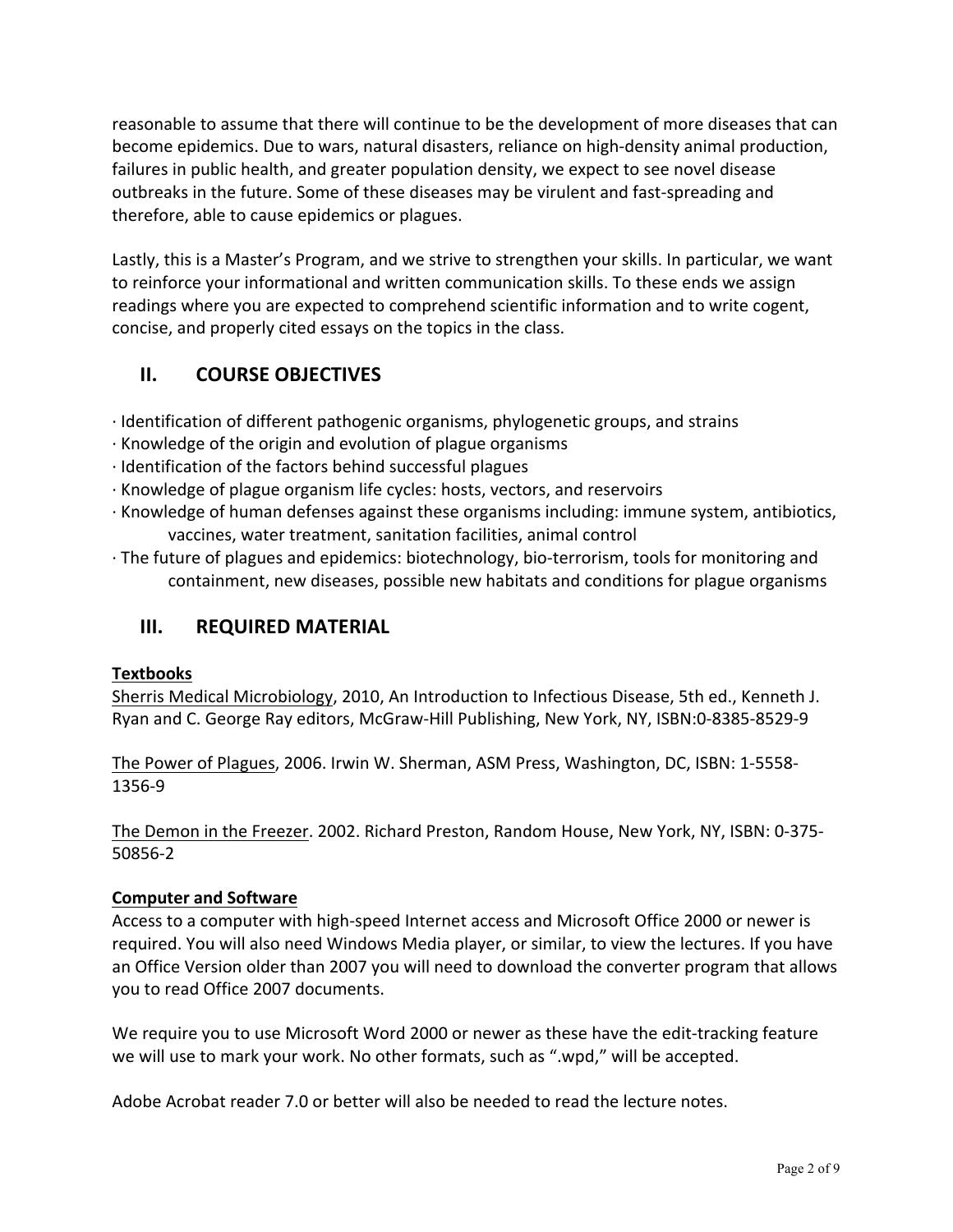## **IV. WEB RESOURCES**

For this class we are using an online course management system called Blackboard. This provides standard interfaces for grades, assignments, discussions, and other functions. You will need to become familiar with this application. There is some online help, and in addition we will talk about this software in our first lecture to you. There are two important things to remember about this system:

- 1) You must check and use your UNK email address to receive and send emails pertaining to this class. The Blackboard system does not allow us to enter any other email address you may be using now.
- 2) Check the announcements page of Blackboard for breaking news. Any information we need to get to the class as a whole will be on this opening page.

# **V. COURSE STRUCTURE**

The course consists of recorded lectures, reading assignments, and online discussion boards (See schedule). Most weeks you will be required to view two lectures, complete assigned reading, a quiz and participate in discussion boards. All materials for each week will be posted on the Blackboard web site.

We expect you to keep up with the pace of the course, and the course structure (e.g., weekly quizzes) is designed to help with this. If this is your first distance class, you will find that these classes are fast paced. Everyone in these classes is busy with school, classes, and family. We understand, but if you fall behind, it is difficult to catch up. Please do not procrastinate.

#### **LECTURE NOTES**

Most weeks two recorded lectures and lecture outlines will be posted. The lecture outlines will be in pdf format, so you must have Adobe Acrobat Reader in order to open the files. (Remember that this information is copyrighted, so it is illegal to copy this material and distribute it without permission.) These outlines are not a substitute for doing class work (viewing lectures, reading papers and the text). The notes will allow you to listen during lecture without the need to frantically copy each word spoken in the lecture. However, the notes are skeletal and we do talk about more than is on the notes. This means that total reliance on the notes will result in poor understanding of class material.

#### **DISCUSSION BOARDS**

Discussion board questions, based primarily upon the readings from Sherman & Preston, will be posted most weeks. Students will be expected to respond to the discussion questions and to fellow other students' comments. The participation grade will be weighted by the quality and number of responses elicited by the student. There will be a total of 12 weeks with a discussion board component and the lowest two scores will be dropped at the end.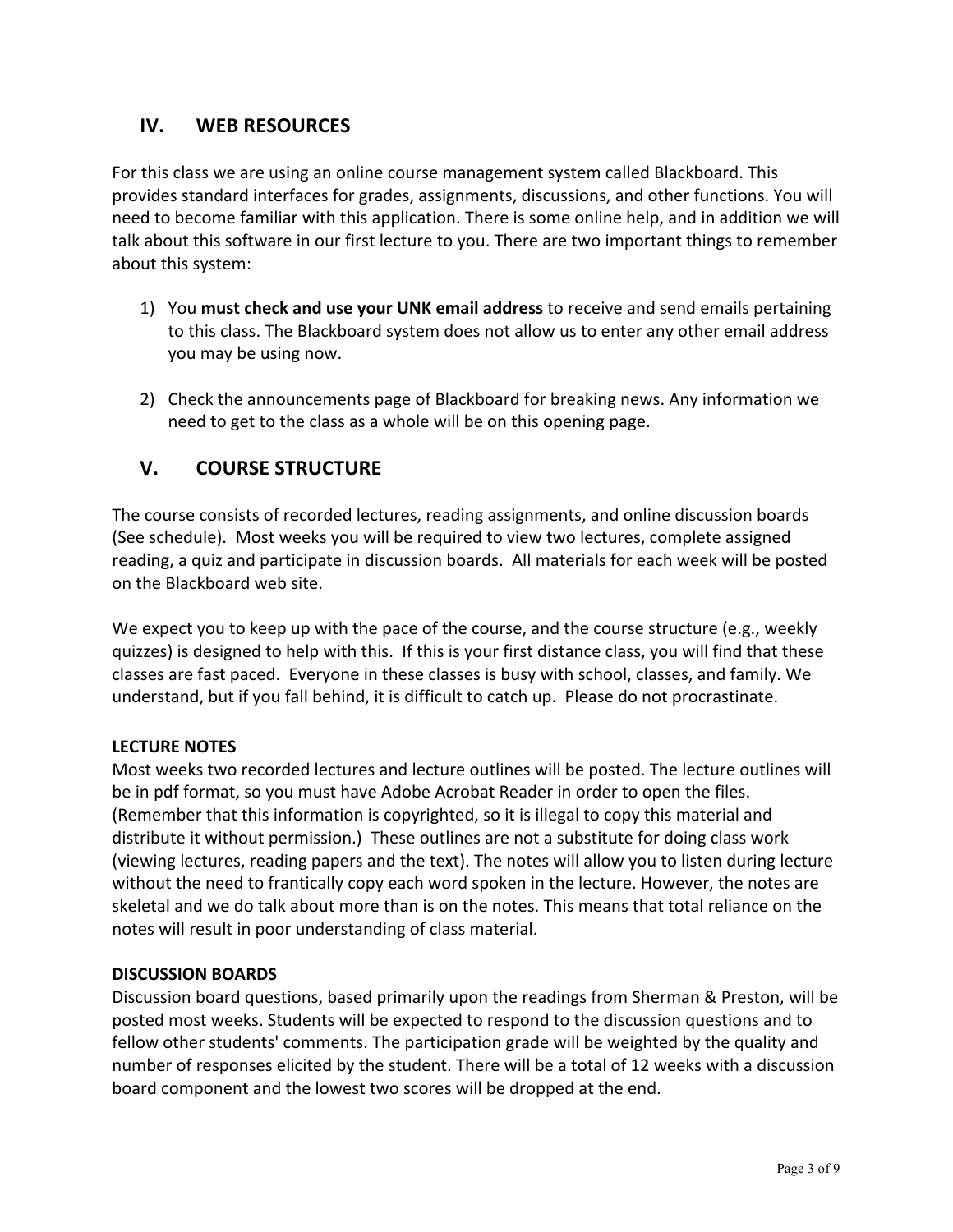All posts for the week should be completed by Sunday at midnight (CST). Participation in class will be monitored and graded based on the following general criteria (a grading rubric will be made available at a later date):

- 1) **Participate at least twice each week.** You should check the discussion board a minimum of every other day and post comments, questions, etc. You are welcome to suggest other readings, websites, and similar materials that may carry discussion and inquiry in new directions. In order to keep a discussion going and to allow everyone to participate in a meaningful way, we need comments to be made throughout the course.
- **2) The quality of your contribution.** This is somewhat subjective, but the more insightful your comments the better the quality of discussion will be. Your comments should generally consist of at least a short paragraph. Conciseness and clarity are necessary to keep the work load for this class to a reasonable level so page long postings are discouraged. Your comments should be supported with specific details, usually references, and should be relevant to the current topic of discussion. Posts about the weather, Blackboard issues, or simple posting of a web link are not examples of posts that will count for credit.
- **3) How well you interact as classmates.** Be nice. These are online discussions of scientific issues. You should read all postings, and you can respond to some of them. Your responses should demonstrate that you are aware of the discussion that has been taking place. Go beyond either simply "I agree" with someone, state your reasons. Be polite and constructive in your posts.

#### **QUIZZES**

There will be 10 assigned quizzes worth 5 points each. The quiz schedule is included with the syllabus outline. Quizzes will be posted on Friday at 5 p.m. CST. You will have until Tuesday at 5 p.m. CST (96 hrs) to take the quiz. You are responsible for remembering and taking each quiz on Blackboard. You will only be able to take the quiz one time. The quizzes are timed so as not to allow you to use your books or notes. The grade will be automatically entered in the grade book on Blackboard. If you have any problems accessing the quiz, please let us know immediately.

#### **EXAMS**

Reading and understanding of scientific papers is crucial to the way science works. We believe that experience with primary scientific literature is a necessary part of the graduate experience. We will ask you to find and read both popular media and scientific source material. In addition to the core material on plagues, this course is designed to improve critical thinking skills. We expect everyone in the class to both be able to read and write papers in scientific style.

Exams will generally be provided 2 weeks before their due date. Exams must be submitted through the Blackboard Assignment function, not any other method. Formatting is important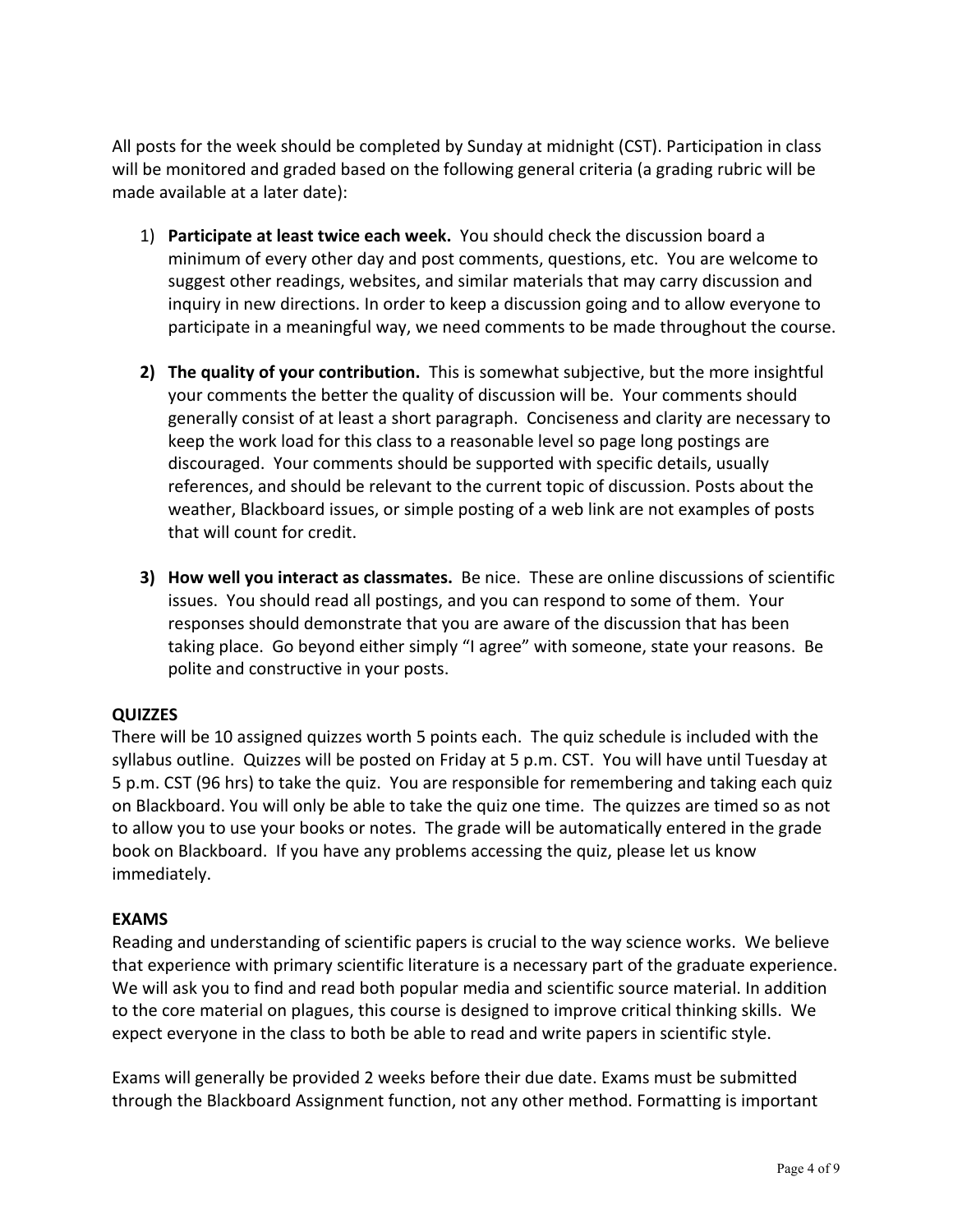for these documents. **Referencing is required!** Plagiarism is a serious offense academically. We will check papers for plagiarism and severe grade reductions can result. If you have any questions, please contact us **before** you turn in any papers.

Formatting of the midterm and final exams should be as follows: (Note the use of Word outline function, we encourage this for your own work in building exam papers.)

- 1. File Formatting: Save your papers as Word attachments.
	- a. We will be using the 'Track Changes' function in Word to give you feedback on your papers, so you are best off with Microsoft Word, preferably Word 2007, but Word 2000/XP should work as well.
	- b. Name your file with your last name and assignment number, e.g. 'shafferj\_paper01'
- 2. Page Formatting: for ease of reading and general organization please do the following
	- a. Use 'Header and Footer' function to number pages; also include your name, paper title, and name of assignment on the first page of the paper
	- b. Double space all sections of the paper, except references which should be single spaced with a blank line between them and reverse indented
	- c. Font size 12
	- d. Margins: please use the Word defaults so the documents print properly if we need to print them out
- 3. Proofreading: we feel the level of writing should reflect that of a Master's degree at a quality university
	- a. Check your work and remove grammatical, spelling, punctuation, and awkward sentence construction errors
	- b. Use thesis sentences at the beginning of sections and paragraphs (yes, just like English teachers have been saying since junior high), and create paragraphs where needed given the flow and content of information given
	- c. Watch the use of antecedents when using pronouns, it is better to repeat a proper noun than confuse terms with a pronoun. It is probably better not to use pronouns
	- d. No contractions
	- e. See all the material we provide on scientific writing, plus any papers you have from good primary journals
	- f. References:
		- i. Text references: we prefer the (Smith 1999) format, alternatively Smith (1999) works, and when there is more than one author (Smith et al. 1999) or (Kline and others 2002; Markham 2002)
		- ii. Literature Cited: at the end of any paper or question give full citations of your resources. See the CBE style manual for descriptions, or see the literature cited section of any paper from a quality journal. There are small differences between formattings, the most important thing is to adopt one and be consistent with it.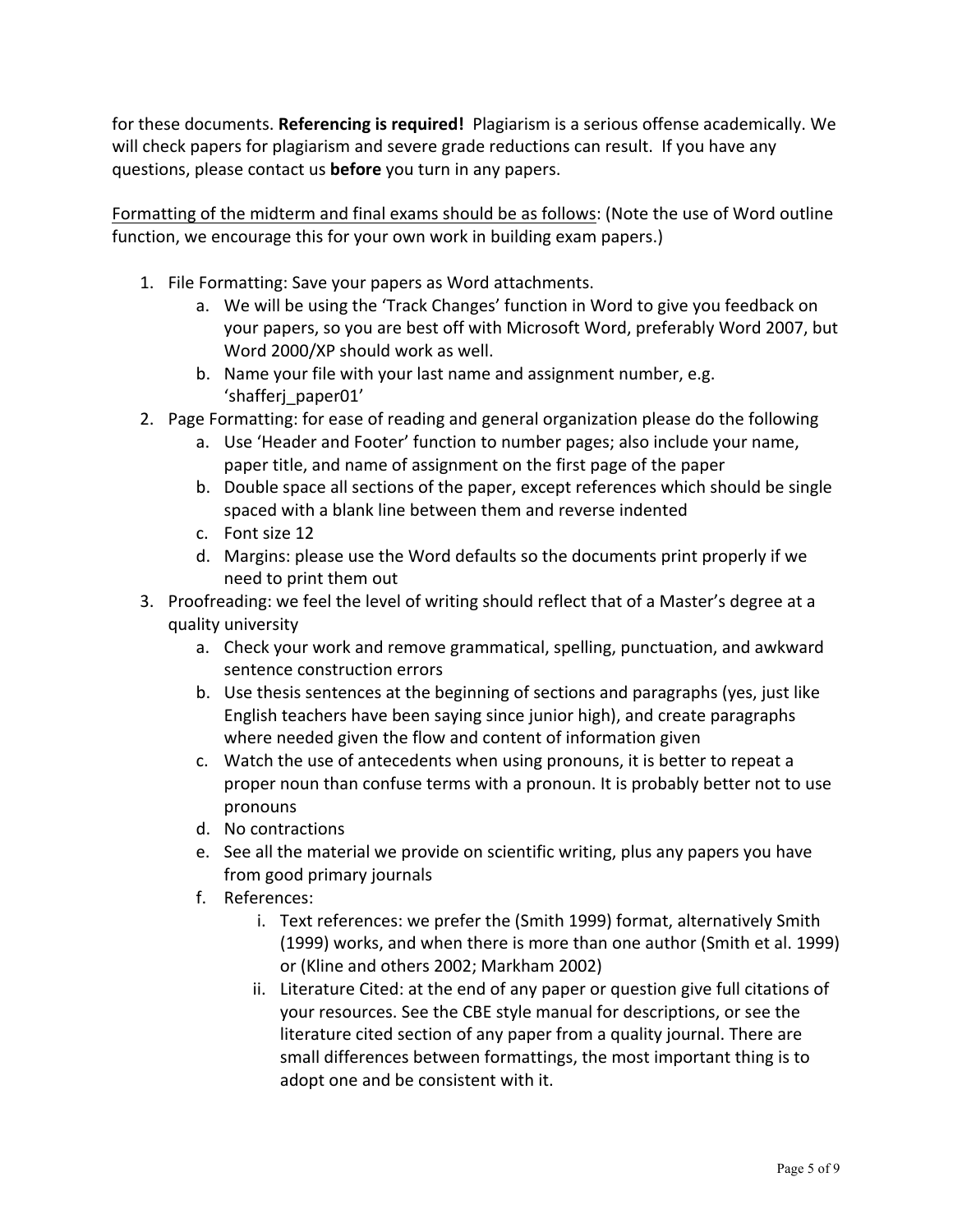- g. Use the scientific writing style. This is a distinct style. Use the websites we provide and the scientific literature you read as the model for your writing. No prose or stream of consciousness please! Cut out un-needed words and phrases (especially: "in order to", "it stands to reason", "it is natural"). Simple sentences, clear information, and organized progression of thought mark good scientific writing.
- 4. Paper Organization: a well-organized paper makes the information you have so carefully collected more readable to us
	- a. Liberal use of figures, tables you make, and charts is encouraged, make sure to reference any sources you copy, format figures and tables correctly
	- b. Use section headings as they are helpful to the organization of the paper
	- c. Make sure you use paragraphs when they are needed (yes, this is a repeated point)
	- d. Pay attention to page requirements. If we say at least 5 pages for a paper, two and a half pages is probably too short, and 15 pages is too long. Much of the reason behind the scientific style of writing is the need to say as much as clearly as possible with the *fewest words*. Strive for that.

 $\mathbf{L}$ 

# **VI. GRADES AND GRADING**

Your grade for this course is split between two exams (midterm and final), ten quizzes, and online discussion board participation.

Your Grade will be calculated as follows:

| <b>Graded Assignments</b>           | Points |
|-------------------------------------|--------|
| Quizzes (10 $@$ 5 pts each)         | 50     |
| Online Discussion (10 @ 5 pts each) | 50     |
| Midterm Exam                        | 100    |
| <b>Final Exam</b>                   | 100    |
| <b>Class Total</b>                  | 300    |

**Grading Scale.** Grades will be assigned using the standard grading scale for the Department of Biology, as follows: A (93-100%), A- (90-92%), B+ (88-89%), B (83-87%), B- (80-82%), C+ (78-79%), C (73-77%), C- (70-72%), D+ (68-69%), D (63-67%), D- (60-62%), and F (below 60%). Grades will be rounded up (e.g.,  $\geq 87.5$  will be at least a B+).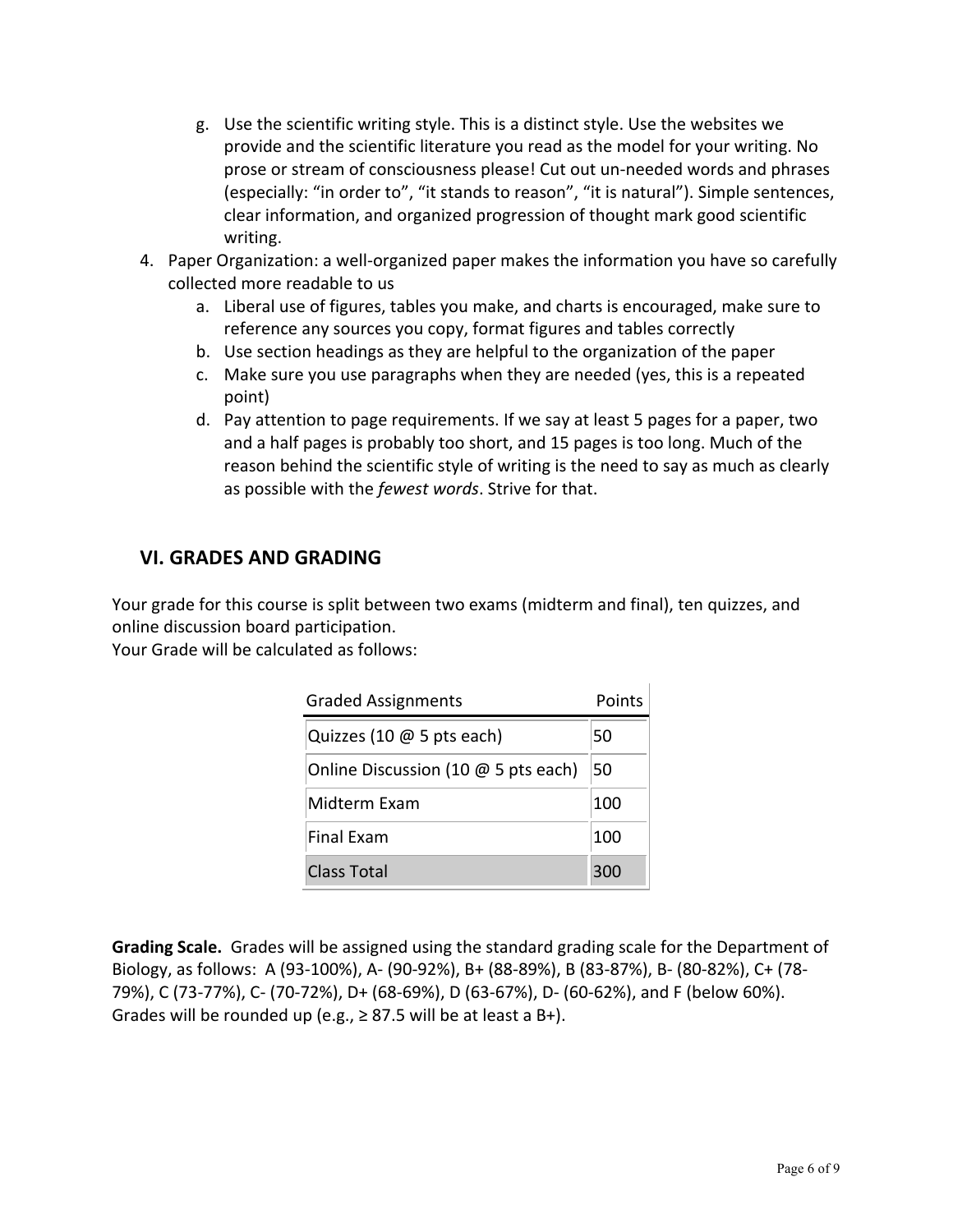### **VII. ADDITIONAL INFORMATION**

#### **Students with Disabilities**

Students with disabilities are encouraged to contact me for a confidential discussion of their individual needs for academic accommodation. It is the policy of the University of Nebraska at Kearney to provide flexible and individualized reasonable accommodation to students with documented disabilities. To receive accommodation services, students must be registered with UNK Disabilities Services Coordinator, David Brandt, in the Academic Success Office, 163 Memorial Student Affairs Building, 308-865-8214 or by email brandtdl@unk.edu.

#### **Withdraw (W) and Incomplete (I) Grades:**

Until the conclusion of the 5h week of the semester, you may withdraw from any class and receive a grade of "W." This grade does not count toward your grade point average and merely indicates that you withdrew from (or "dropped") the class. No instructor can withdraw a student from the roster; that is, if you stop coming to class the instructor cannot withdraw you from the class. The instructor will be forced to assign you a failing ("F") grade for the class. Withdrawing from a class involves filling out a simple form that the instructor and student both sign and returning this form to the registrar's office by the withdraw deadline.

Under very unusual circumstances, a grade of incomplete ("I") may be issued. An incomplete is not a substitute for a "W" (withdraw), and it is not a substitute for a poor or failing grade. An incomplete is issued if circumstances beyond the student's control prevent the student from completing the required work for the class by the end of the semester (example: student is hospitalized during final exam week). If you qualify for an incomplete grade, it is expected that you will receive this grade in all your classes. An incomplete grade will give you an extension to complete outstanding work only; it is not an opportunity to "start over" in the class. All outstanding work must be completed within one year or the "I" grade automatically converts to a failing ("F") grade. An incomplete grade will be considered only during the final six weeks of the semester, after the deadline for receiving a "W" has passed.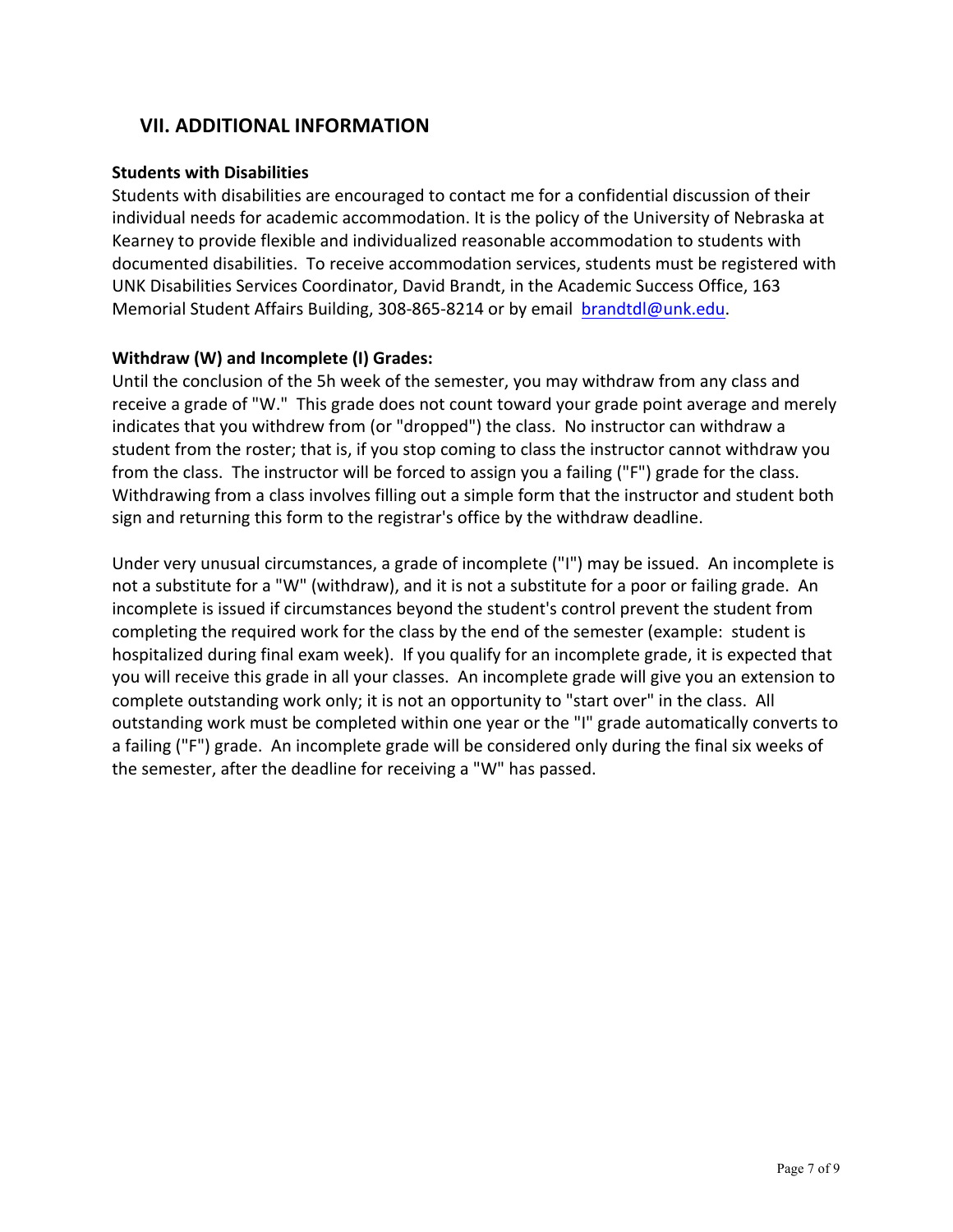# **SCHEDULE FOR EVOLUTION OF EPIDEMICS SPRING 2013**

| Week           | Lecture        | Lecturer | <b>Lecture Topic</b>                  | <b>Assignments</b> | <b>Readings</b>        |
|----------------|----------------|----------|---------------------------------------|--------------------|------------------------|
|                |                |          |                                       | (Q=Quiz,           | (P=Preston,            |
|                |                |          |                                       | D=Discussion)      | Sm=Sherman,            |
|                |                |          |                                       |                    | Sr=Sherris)            |
| $\mathbf{1}$   | $\Omega$       | Both     | Syllabus and                          | D1 (due 1/13/12)   | SrCh1                  |
| (1/7/12)       |                |          | Introduction                          |                    | Review of Basic        |
|                |                |          |                                       |                    | Microbiology SrCh 6-8, |
|                |                |          |                                       |                    | 21-23, 47-49           |
| $\overline{2}$ | $\mathbf{1}$   | Shaffer  | Epidemiology                          | D2 (due 1/20/12)   | Sm1-12, SrCh5          |
| (1/14/12)      |                |          |                                       | Q1 (due 1/22/12)   |                        |
|                | $\overline{2}$ | Simon    | Evolutionary                          |                    | Assigned in lecture    |
|                |                |          | Principles                            |                    |                        |
| 3              |                |          | MLK Day                               | D3 (due 1/27/12)   |                        |
| (1/21/12)      |                |          |                                       | Q2 (due 1/29/12)   |                        |
|                | 3              | Simon    | Evolution of                          |                    | Sm18-21                |
|                |                |          | Virulence                             |                    |                        |
| 4              | 4              | Simon    | Human Evolution &                     | D4 (2/3/12)        | SmCh <sub>2</sub>      |
| (1/28/12)      |                |          | Susceptibility to                     | Q3 (due 2/5/12)    |                        |
|                |                |          | <b>Disease</b>                        |                    |                        |
|                | 5              | Shaffer  | Immune Response:                      |                    | SrCh <sub>2</sub>      |
| 5              | 6              |          | Innate Immunity                       |                    |                        |
|                |                | Shaffer  | Immune Response:<br>Specific Immunity | D5 (2/10/12)       | SrCh <sub>3</sub>      |
| (2/4/12)       | $\overline{7}$ | Shaffer  | Vaccination-the                       | Q4 (due 2/12/12)   | SrCh4                  |
|                |                |          | great equalizer                       |                    |                        |
| 6              | 8              | Simon    | Plagues of Antiquity                  | D6 (due 2/17/12)   | SmCh <sub>3</sub>      |
| (2/11/12)      |                |          |                                       | Q5 (due 2/19/12)   |                        |
|                | 9              | Simon    | <b>Bubonic Plague</b>                 |                    | SmCh4, Sr633-38        |
| $\overline{7}$ | 10             | Simon    | AIDs                                  | D7 (2/24/12)       | SmCh5, Sr305-22        |
| (2/18/12)      |                |          |                                       | Q6 (due 2/26/12)   |                        |
|                | 11             | Simon    | Typhus                                |                    | SmCh6, Sr681-87        |
| 8              | 12             | Shaffer  | Malaria                               | Midterm Assigned   | SmCh7, Sr779-90        |
| (2/25/12)      |                |          |                                       | (due 3/11/12)      |                        |
|                | 13             | Simon    | Cholera                               |                    | SmCh8, Sr565-71        |
| 9              |                |          | Complete Midterm                      |                    |                        |
| (3/4/12)       |                |          |                                       |                    |                        |
| 10             | 14             | Simon    | Pox                                   | D8 (due 3/10/12)   | SmCh9, Sr205-212, P1-  |
| (3/11/12)      |                |          |                                       |                    | 160                    |
|                | 15             | Simon    | Smallpox & other                      |                    | P161-233               |
|                |                |          | diseases                              |                    |                        |
| 11             |                |          | <b>Spring Break</b>                   |                    |                        |
| (3/18/12)      |                |          |                                       |                    |                        |
| 12             | 16             | Shaffer  | <b>Preventing Plagues</b>             | D9 (due 3/31/12)   | SmCh10                 |
| (3/25/12)      |                |          |                                       | Q7 (due 4/2/12)    |                        |
|                | 17             | Shaffer  | Antibiotic Resistance                 |                    | SmCh11, Sr403-27       |
| 13             | 18             | Shaffer  | <b>Sexually Transmitted</b>           | D10 (due 4/7/12)   | SmCh12, Sr643-52       |
| (4/1/12)       |                |          | Disease                               | Q8 (due 4/9/12)    |                        |
|                | 19             | Simon    | Tuberculosis                          |                    | SmCh13, Sr489-505      |